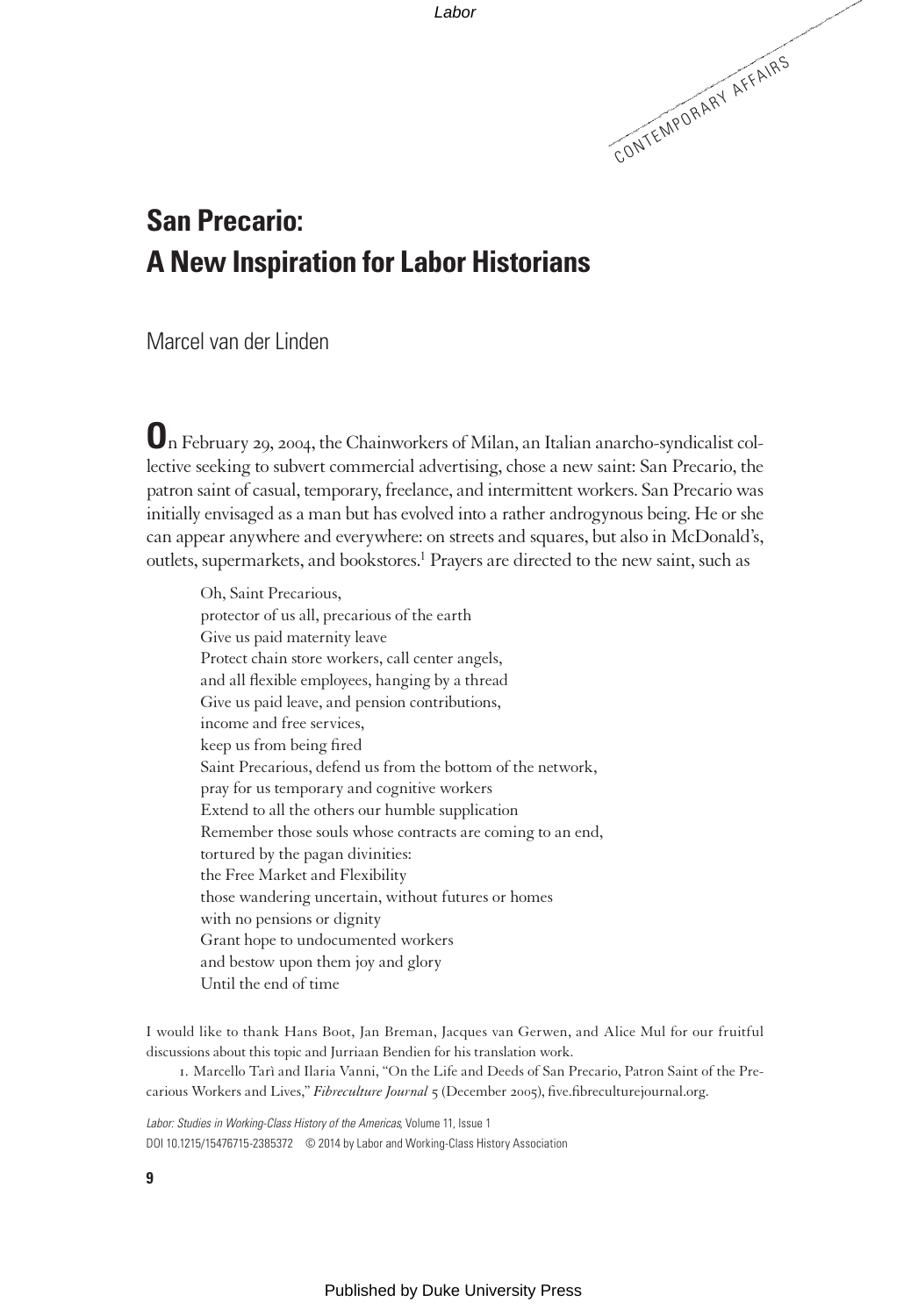LABOR 11:1 **10** The arrival of San Precario draws attention to a problem of burning actuality: the continuing increase of very vulnerable employees who must live and work in irregular jobs, without any security or predictability. In my provisional and explorative comments here, I argue that this social trend can be understood best if we place it in a global context and broad historical time frame.

# **Precarity and Its Antithesis**

A broad spectrum of wage-based employment relationships exists in capitalist society. At one end, there is the well-established skilled worker, say a 1970s American or Japanese car worker, who has no great fear of dismissal and who, supported by a strong union, can claim substantial labor rights. At the other end, there is the casual worker in the global South, without any rights, whose fate depends on the caprice of the boss and who is not protected against physical and economic abuse by the state, a union, or some other kind of organization.2

According to Gerry Rodgers, a former International Labor Organization (ILO) staff member, there are four dimensions that define the location of the worker in the spectrum of wage labor: (1) Time, the extent to which the employee can be sure of continuity of employment (contractual relationship, employment duration); (2) organization, the extent to which employees can individually and collectively exercise control over the work, including working conditions, working time, shifts and schedules, work burden and intensity, pay, and health and safety conditions; (3) payment, both size and expected increase; and (4) protection, the extent to which the employee has legal, collective, or customary protection against unfair dismissal, discrimination, and unacceptable working practices, as well as the extent of access to insurance coverage for illness, accidents, and unemployment.<sup>3</sup>

The one end of the spectrum, at which the employee is well protected and can claim substantial rights, is often called the *standard employment relationship*. It is usually understood to involve a form of wage labor defined by

- continuity and stability of employment,
- a full-time position with one employer, only at the employer's place of business,
- an income that enables an employee to support at least a small family (the wage earner, a non-employed spouse, and one or two children), without falling below a basic standard of living,

2. Jeffrey Harrod, *Power, Production, and the Unprotected Worker* (New York: Columbia University Press, 1987), 39– 40. For more detail, see Matt Davies and Magnus Ryner, eds., *Poverty and the Production of World Politics: Unprotected Workers in the Global Political Economy* (New York: Palgrave Macmillan, 2006).

3. Gerry Rodgers, "Precarious Work in Western Europe: The State of the Debate," in *Precarious Jobs in Labour Market Regulation: The Growth of Atypical Employment in Western Europe*, ed. Gerry Rodgers and Jeanine Rodgers (Geneva: International Institute for Labour Studies, 1989), 1– 16, at 3. A more refined system of relevant dimensions is offered by Guy Standing, *Global Labour Flexibility: Seeking Distributive Justice*  (New York: St. Martin's Press, 1999), 52, 131-291.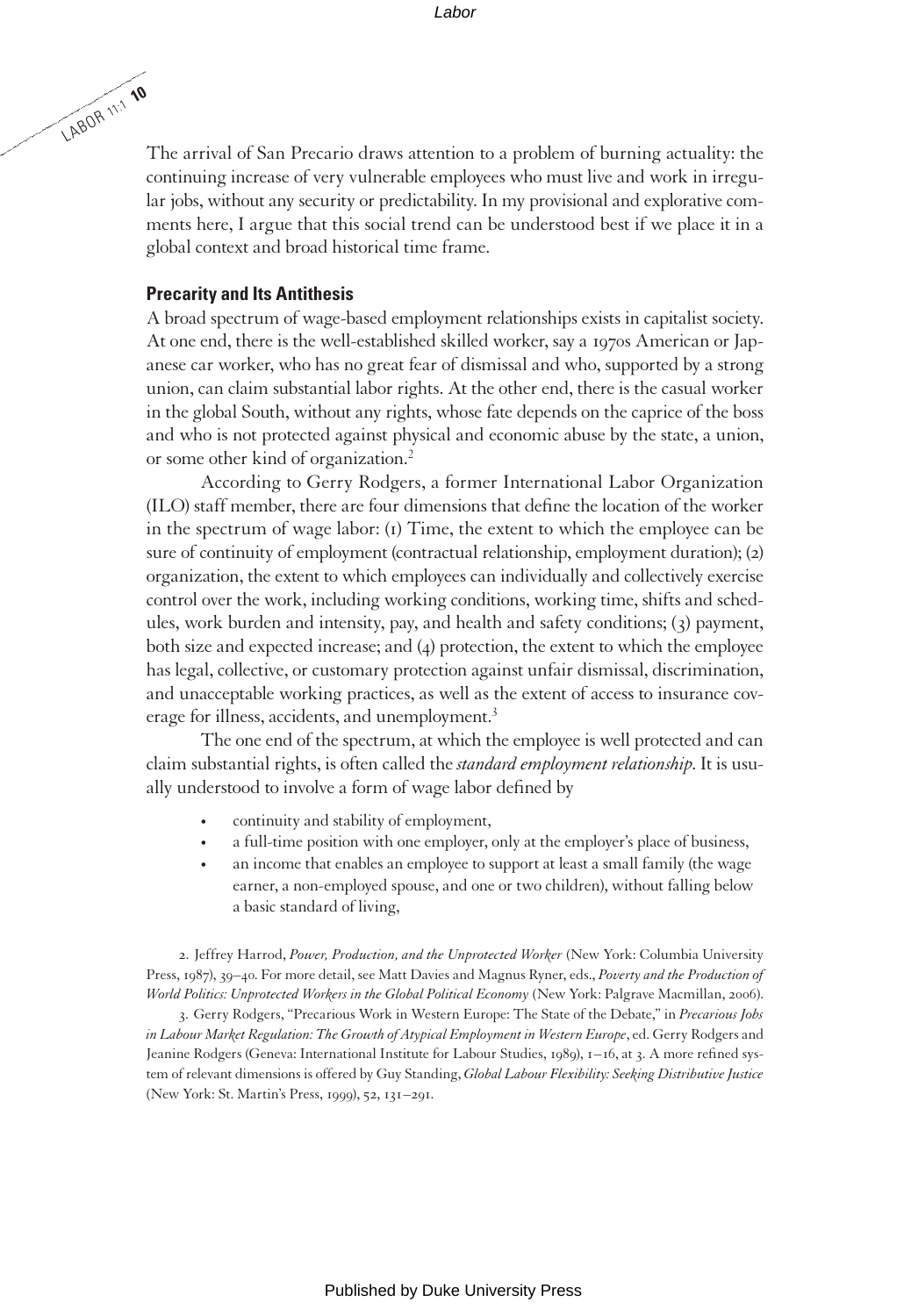van der Linden / San Precario: A New Inspiration for Labor Historians **11**

- legally stipulated rights to protection and participation or codetermination at work, and
- social insurance benefits, often related to length of employment and the level of previously earned income.

*Precarity* (*precariedad, precariedade, précarité, precarietà, prekarität*) is the umbrella term for a range of employment relationships at the other end of the spectrum. The Latin *precarius* means "uncertain" or "obtained by entreaty." Those living in precarious conditions have no control over their destiny and depend on the goodwill of others; they have no security and are dependent on chance circumstances.4 *Precariat* then refers to the same groups of people who were previously known as the *casual poor*, those who have both "low average incomes with considerable instability and insecurity of income and employment."5

All forms of precarious employment relations are temporary, involving jobs that last a day, a week, or a few months at most. Other terms also used for this type of employment are *atypical*, *nonstandard*, or *contingent*. These notions are not exactly defined,<sup>6</sup> but nevertheless it is reasonably clear what kinds of jobs are included: temporary work via temping agencies; on-call work; work with zero-hour contracts; seasonal labor; casual labor; day labor recruited informally in the open air; intermittent labor; independent contracting; freelance work; internships (college students and recent graduates who work as short-term apprentices, often with a modest compensation for their costs); and many so-called self-employed workers.<sup>7</sup>

The extent to which precarious workers are protected against different kinds of risks can vary greatly. Some are far better off than others in this respect. It is also important to note that not everyone lacking standard employment belongs to the precariat. Teleworkers and part-time workers, for example, may have permanent contracts. Between the two ends of the continuum, there is a middle group that contains many intermediate categories of wage labor.

4. The modern interpretation of *precarity* seems to have a Catholic background. The term was introduced by Léonce Crenier, a radical monk, and Dorothy Day, cofounder of the U.S. Catholic Workers' Movement.

5. Raymond J. Bromley and Chris Gerry, "Who Are the Casual Poor?" in *Casual Work and Poverty in Third World Cities*, ed. Bromley and Gerry (Chichester: John Wiley, 1979), 5–26, at 14.

6. For attempts at a more precise definition, see Anne E. Polivka and Thomas Nardone, "On the Definition of 'Contingent Work,'" *Monthly Labor Review* 112 (1989): 9– 14; and Polivka, "Contingent and Alternative Work Arrangements, Defined," *Monthly Labor Review* 119 (1996): 3-9.

7. See, among others, Vicki Smith, "New Forms of Work Organization," *Annual Review of Sociology*, 23 (1997): 315– 339; Arne L. Kalleberg, "Nonstandard Employment Relations: Part-time, Temporary, and Contract Work," *Annual Review of Sociology* 26 (2000): 341– 65; Abel Valenzuela Jr., "Day Labor Work," *Annual Review of Sociology* 29 (2003): 307– 33; and Guy Standing, *The Precariat: The New Dangerous Class*  (London: Bloomsbury Academic, 2011).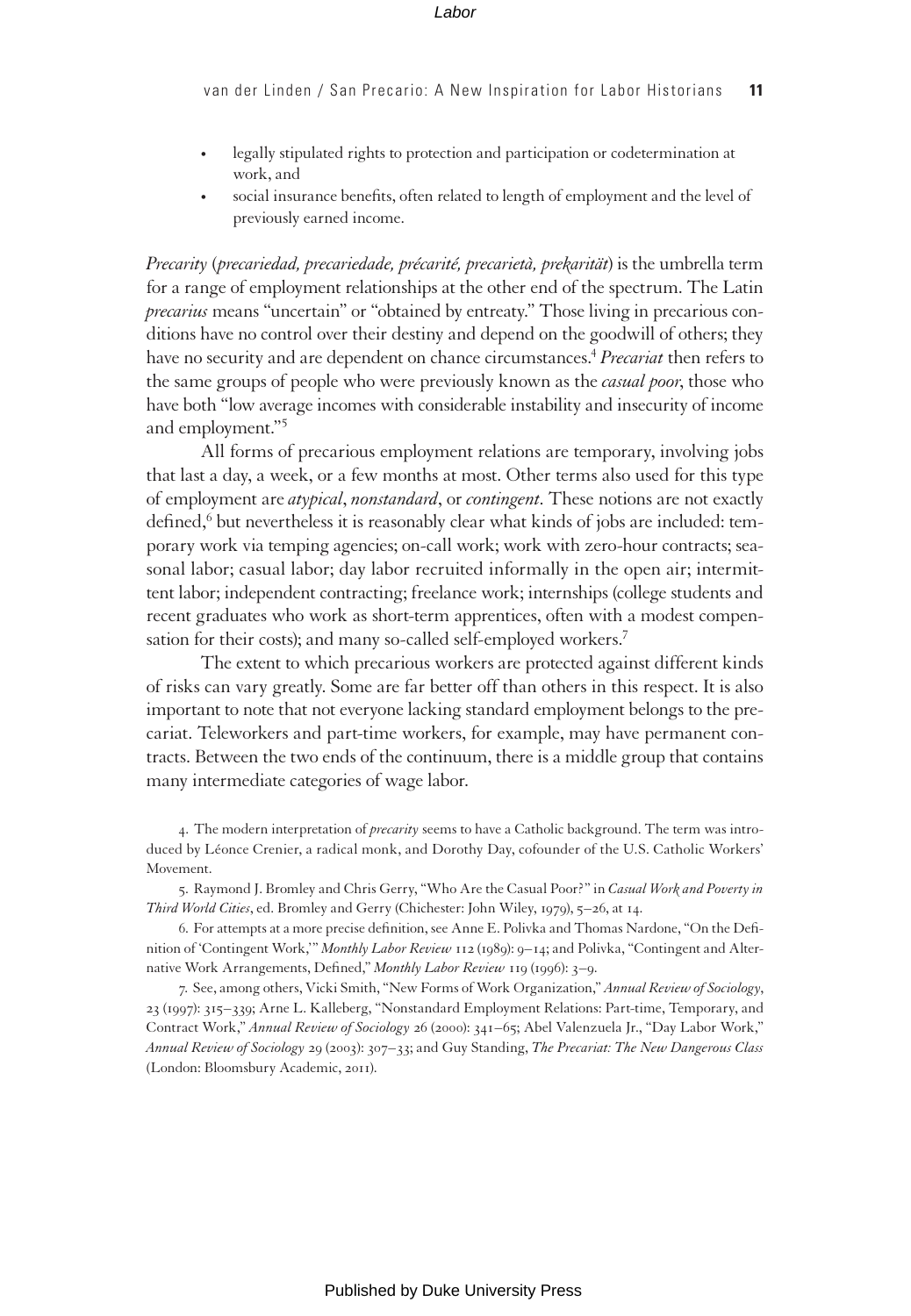# LABOR 11:1 **12 Precarity's Long History**

Casualized wage labor is not a phenomenon of only the modern era. It has existed for thousands of years. The New Testament, probably written around 200 AD, narrates the parable of "a householder who went out early in the morning to hire laborers for his vineyard" and who, "after agreeing with the laborers for a denarius a day . . . sent them into his vineyard."8 Often, such day laborers would have regarded their harvest labor only as an addition to income from other sources. Usually, earned wages supplemented income earned by the various household members, from sources such as the following:

- Production of consumer goods for one's own use (subsistence labor). This would include, for example, sewing clothes, raising pigs, chickens, and collecting trash.
- Small-scale production and retail of goods, such as tailoring, raising livestock, collecting rags to sell, or peddling.
- Rental of land, working materials, and living space, including the rental of a bed or room to a boarder or lodger.
- Receipt of money, goods, or services without immediate reciprocity being necessary. This would include the receipt of charity, social assistance and welfare, and support by friends and acquaintances when in need.

When such supplementary incomes were lacking, the condition of the working poor was miserable. In ancient Greece, the landless laborers (singular: *thes*; plural: *thetes*) hired for casual work had a very low social status. Since they did not belong anywhere (they were not included in an *oikos*, a social unit with mutual obligations and a degree of social solidarity), their status was lower than that of domestic slaves. According to the Greek myth, when Odysseus and Achilles met each other in the Hades, Achilles remarked: "Do not speak to me lightly of death, glorious Odysseus. I would rather be bound down, working as a thes for another, by the side of a landless man, whose livelihood was not great, than be ruler over all the dead who have perished."<sup>9</sup> Historian Moses Finley comments: "A thes, not a slave, was the lowest creature on earth that Achilles could think of. The terrible thing about a thes was his lack of attachment, his not belonging."10

The thetes were the earliest precarious workers, without protection from any organization or institution, but their successors were also regarded as extremely disadvantaged. In the parish petitions of grievances written during the French Revolution, the situation of the day laborer ( *journalier*) was considered as "a kind of hell into which peasants may fall if things are not bettered."<sup>11</sup> And in postmedieval England,

8. *The New Oxford Annotated Bible with Apocrypha*, eds. Herbert G. May and Bruce M. Metzger (New York: Oxford University Press, 1977), 1197 (Matthew 20).

10. M. I. Finley, *The World of Odysseus* (London: Folio Society, 2002), 46.

11. Sir John Clapham, *A Concise Economic History of Modern Britain from the Earliest Times to 1750*  (Cambridge: Cambridge University Press, 1949), 212.

<sup>9.</sup> Homer, Odyssey, 11.489-91.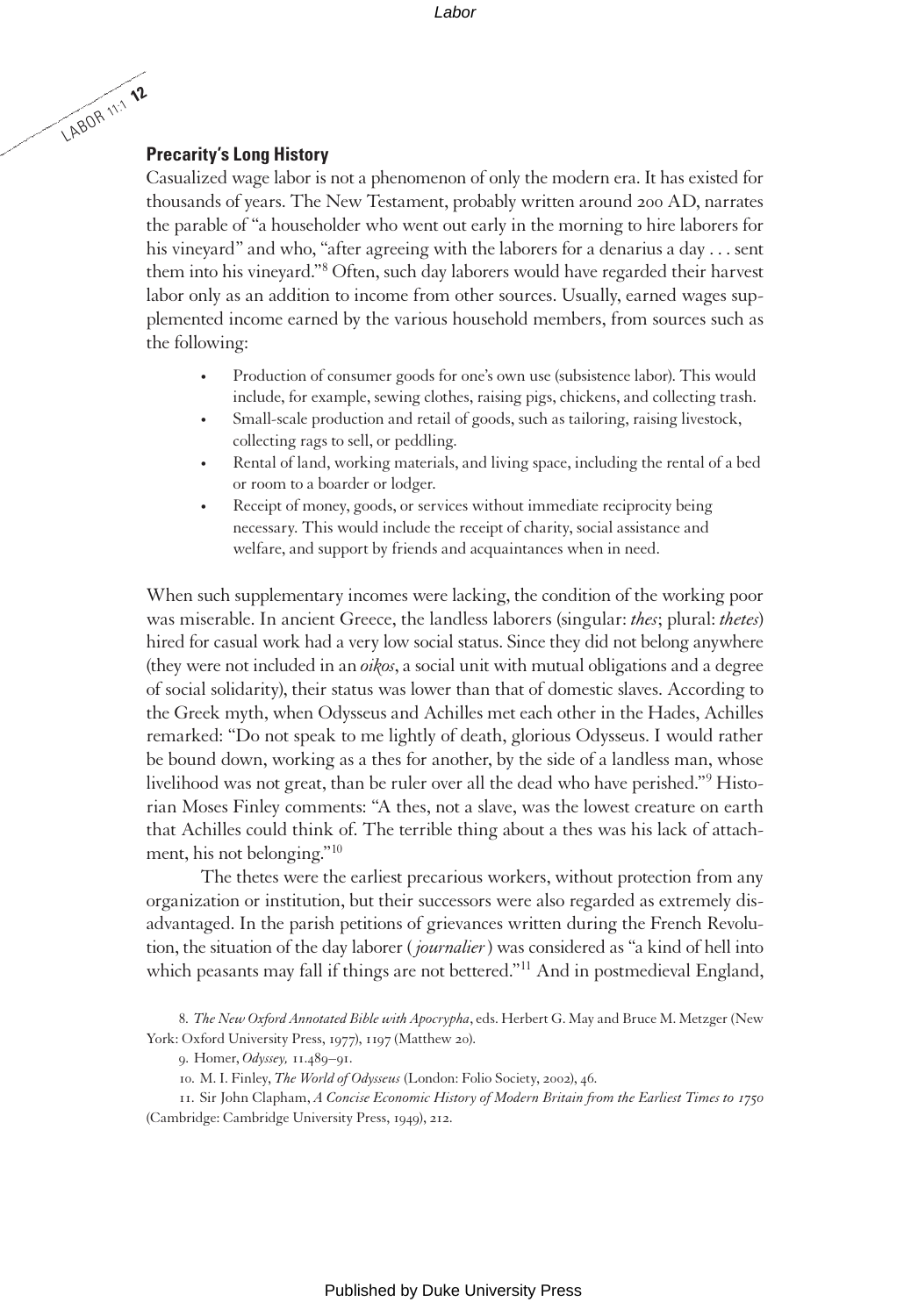wage earners with no other income were assumed to be paupers; "only the weakest" would accept such a vulnerable status, "with little or no protection against the sort of abuses which were prevalent in the eighteenth century— truck, delay in payment of wages, and consequent indebtedness."12

In Western Europe in the fifteenth and sixteenth centuries, the number of landless laborers working in enterprises outside the manorial system and outside the guilds grew. They began to form a class of outcasts. Thus we find, for example, that the tenants of Broseley in Shropshire, England, protested in 1606 against the opening of a new colliery because they believed it would attract "a number of lewd persons, the Scums and dregg of many [counties], from whence they have bine driven."<sup>13</sup>

The steadily progressing separation of producers from their means of production led in Europe to a constantly growing proletariat and therefore to larger "dangerous classes"— not only in the cities, as is often believed, but also in the countryside.<sup>14</sup> In the late 1850s, writer and social researcher Henry Mayhew estimated that in England "out of the  $4\frac{1}{2}$  million people who have to depend on their industry for the livelihood of themselves and families, there is barely sufficient work for the regular employment of half our labourers, so that only 1½ million are fully and constantly employed, while 1½ million are employed only half their time, and the remaining 1½ wholly unemployed, obtaining a day's work occasionally by the displacement of some of the others."15

For a long time, these outcasts were considered part of an amorphous mass of people without honor, which also included beggars, thieves, and prostitutes.16 Their lives were constant struggles for survival, without certainty and without possibility

12. Christopher Hill, "Pottage for Freeborn Englishmen: Attitudes to Wage Labour in the Sixteenth and Seventeenth Centuries," in *Socialism, Capitalism, and Economic Growth: Essays Presented to Maurice Dobb*, ed. C. H. Feinstein (Cambridge: Cambridge University Press, 1967), 338– 50, at 339*.* For some observations on North America, see Marcus Rediker, "Good Hands, Stout Heart, and Fast Feet: The History and Culture of Working People in Early America," in *Reviving the English Revolution: Reflections and Elaborations on the Work of Christopher Hill*, ed. Geoff Eley and William Hunt (New York: Verso, 1988), 221– 49, esp. 236ff.

13. John U. Nef, *War and Human Progress: An Essay on the Rise of Industrial Civilisation* (Cambridge, MA: Harvard University Press, 1950), 231.

14. See, for example, Gerhard Schildt, *Tagelöhner, Gesellen, Arbeiter: Sozialgeschichte der vorindustriellen und industriellen Arbeiter in Braunschweig 1830 –1880* (Stuttgart, Germany: Klett-Cotta, 1986), 31– 155.

15. Henry Mayhew, *London Labour and the London Poor*, 4 vols. (London: Woodwall and Son, 1861), 2:323. About the history of this precariat, there are for the most part only case studies, such as Gareth Stedman Jones, Outcast London: A Study in the Relationship between Classes in Victorian Society (Berkeley: University of California Press, 1971). Longer histories have been written, to my knowledge, mainly in France. See Robert Castel, *Les Métamorphoses de la question sociale: Une chronique du salariat* (Paris: Fayard, 1995), and Anne-Sophie Beau, *Un siècle d'emplois précaires: Patron-ne-s et salarié-e-s dans le grand commerce (XIXe– XXe siècles)* (Paris: Payot, 2004).

16. See, for example, Adolphe Granier de Cassagnac, *Histoire des classes ouvrières et des classes bourgeoises* (Paris: Desrez, 1838), 30; and Heinrich W. Bensen, *Die Proletarier: Eine historische Denkschrift* (Stuttgart, Germany, 1847), 344.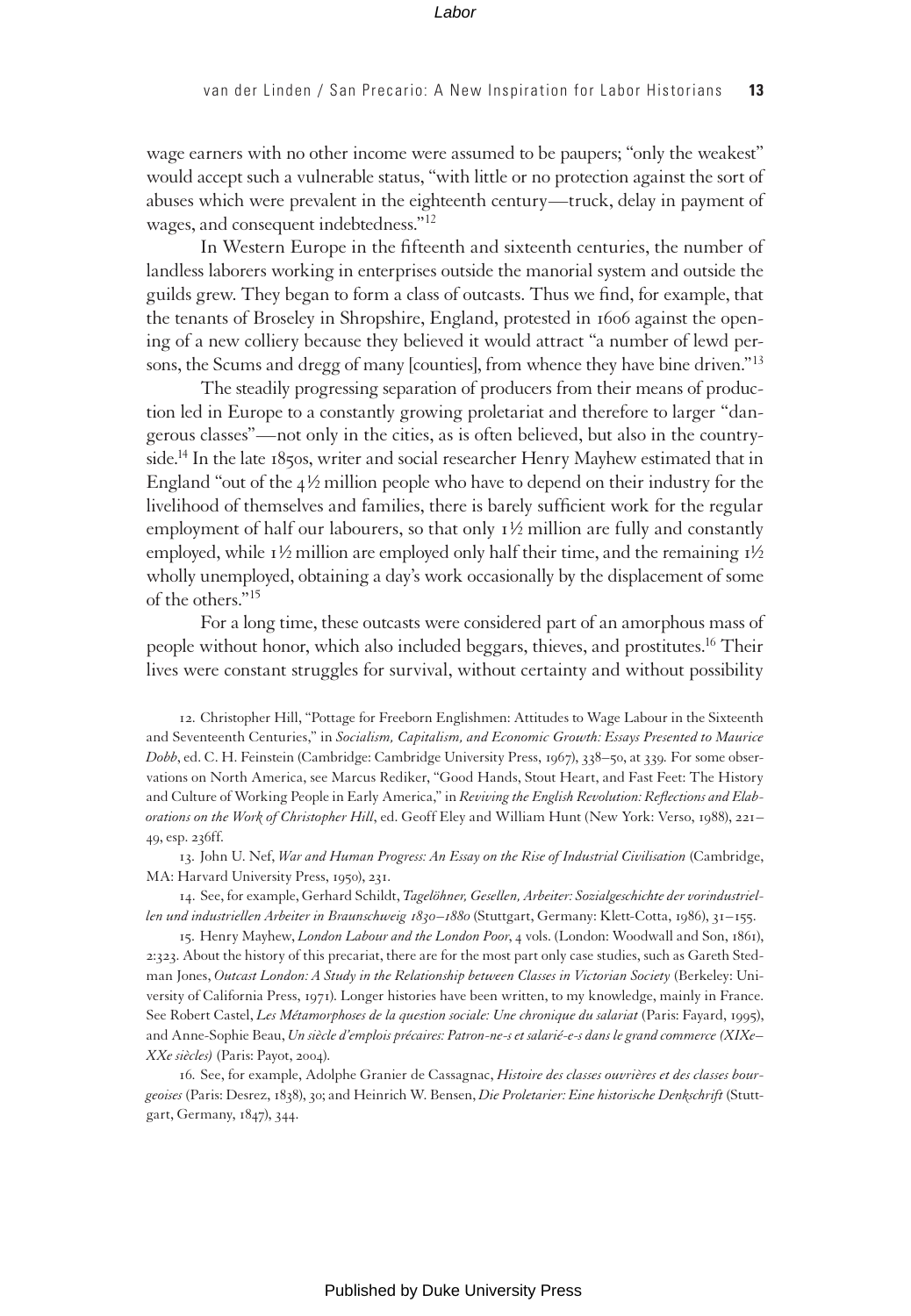LABOR 11:1 **14** of planning for the long term. Typical examples of casual labor could be found in the ports along the American and European coasts. In New York's harbor, prior to World War II, "all hiring was done by open shape. Twice a day, at 7:55 a.m. and at 1 p.m. (and, when necessary, a third time in the evening), the men 'shaped up' in a loose semicircle in front of the pier and were picked for a half-day's work by the hiring or 'shaping boss.' No formal system existed for informing the men where they might be needed from day to day.... If a man was not hired at the  $7:55$  a.m. shape, he had little chance of working during the rest of the day."17

> More generally, it was true for large groups of wage earners "that there is rarely certainty or safety." They would live "shadowed by the consciousness of an uncertain tenure, and there are few whose hearts would not be comforted if the faith upon which their industrial life rests could be based on a fuller knowledge."18 Women workers were more often employed precariously than male workers.<sup>19</sup>

# **The Rise of Standard Employment**

Only the highest strata of the working class could escape from the existential insecurity just described. Among skilled workers in the nineteenth century, the ideal of the "male breadwinner" (or the "family wage") became popular— the idea that the wage of the husband should be sufficient to support a wife and small children. Wally Seccombe explains this development in terms of the increasing separation between home and work during the Industrial Revolution. In the eighteenth century, it was still considered normal that a woman made a significant contribution to the family economy, but that began to change in the nineteenth century when money became more important for household survival and when men, especially, began to earn that money outside the home. "Wage income ceased to include any part which could be attributed to the wife's domestic labour. The product of her unpaid exertions at home was now solely the labour-power of family members, which was consumed elsewhere. With the deepening fetishism of the individuated wage, this intangible product disappeared from sight, and the wage-earner was credited monetarily."20

17. Daniel Bell, "The Racket-Ridden Longshoremen," in *The End of Ideology: On the Exhaustion of Political Ideas in the Fifties*, rev. ed., ed. Daniel Bell (New York: Free Press, 1962), 175– 209, at 179. For a similar description of casual labor in the London docks, see Beatrice Potter, "The Docks," in *The Trades of East London*, vol. 4 of *Life and Labour of the People of London*, ed. Charles Booth (London: Macmillan, 1893), 12– 36.

18. Ernest Aves, "Irregularity of Earnings," in *Comparisons, Survey, and Conclusions*, vol. 9 of *Life and Labour of the People of London*, ed. Booth (London: Macmillan, 1897), 326–61, at 331.

19. Raimund Stadlmaier, "'Jede Arbeit ist besser als keine Arbeit!': Prekäre Arbeitsverhältnisse im Kontext wirtschaftspolitischer Paradigmenwechsel im 19. und frühen 20. Jahrhundert," in *Übergänge und Schnittmengen: Arbeit, Migration, Bevölkerung, und Wissenschaftsgeschichte in Diskussion*, ed. Annemarie Steidl et al. (Vienna: Böhlau, 2008), 159– 79, at 165.

20. Wally Seccombe, *Weathering the Storm: Working-Class Families from the Industrial Revolution to the Fertility Decline* (London: Verso, 1993), 112.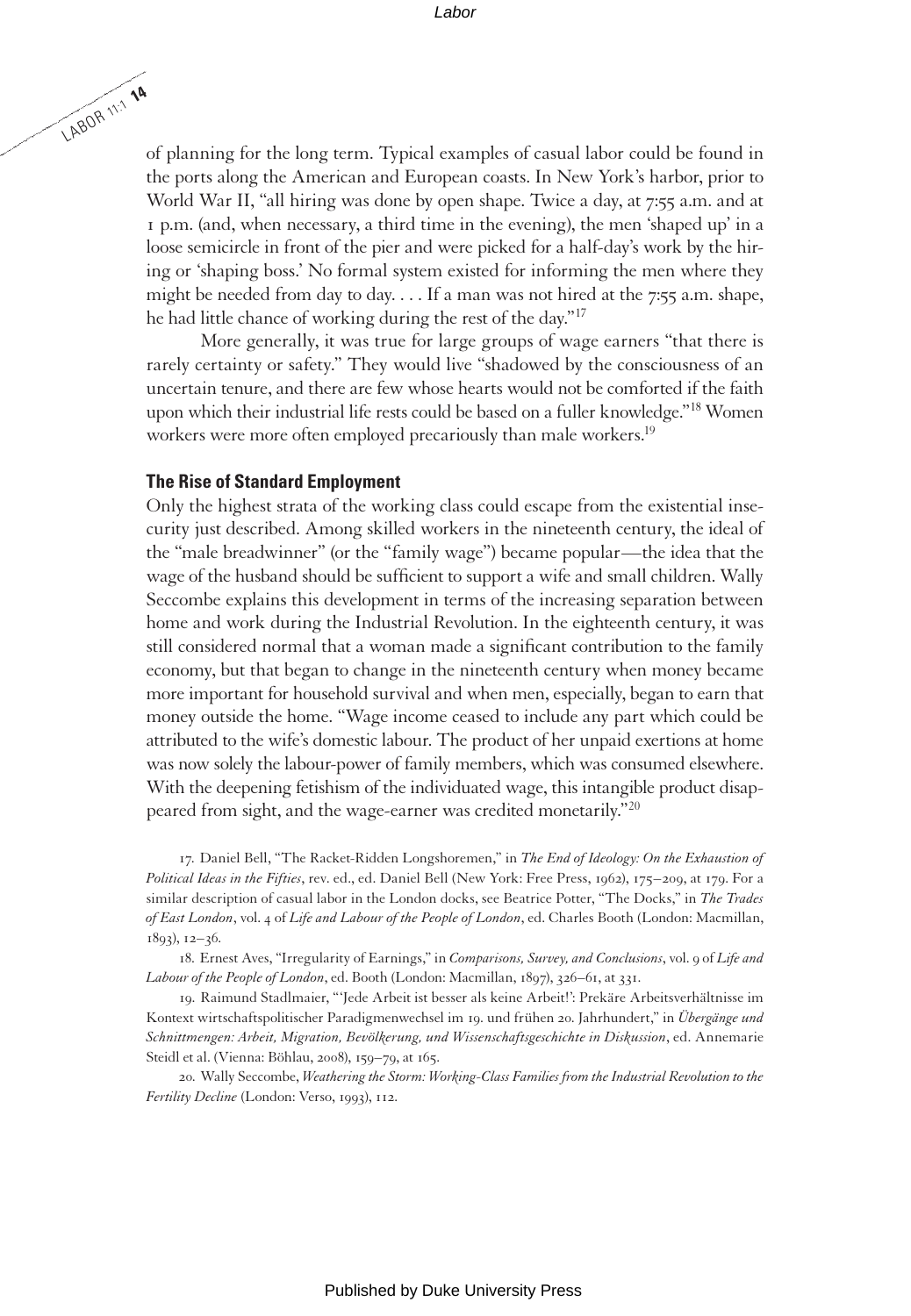To ensure themselves against various threats to their life situations and to improve the lots of their families, better-off workers began organizing mutual aid societies and cooperatives, and later trade unions. Their growing power, plus the ruling elites' increasing fear of new dangers to their positions, led to the introduction of social legislation— usually starting with accident insurance and ending with unemployment insurance. In this way, a substantial part of the working class became protected for the first time.

Before 1939 but especially after the Second World War, when capitalist economies experienced unprecedented growth and the expansion of social security programs became possible, a large part of the working classes in Western Europe, North America, Australasia, and Japan obtained standard employment relationships. This was partly because large corporations realized that the creation of stable labor relations required giving up "short-run output and efficiency in favor of long-run stability and predictability."21 This labor relationship was normally understood in a gendered way and went together with the increasing acceptance of the male breadwinner model.22 A gendered division of labor emerged: standard employment mainly concerned men, while in other kinds of labor relationships women were overrepresented. Even more so than in the past, precarious labor became a female occupation.

# **"Overunemployment" and Precarious Labor in the Global South**

In the course of the twentieth century, and especially since the 1940s, the number of unemployed and underemployed in the global South grew by leaps and bounds. Economic historian Paul Bairoch estimated in the middle of the 1980s that in Latin America, Africa, and Asia, "total inactivity" was "on the order of 30–40% of potential working man-hours"— a situation without historical precedent, "except perhaps in the case of ancient Rome."23 In Europe, North America, and Japan, the average level of unemployment has always been significantly lower, and, as Bairoch conjectures, this level has been cyclical. In contrast, overunemployment in the global South has a structural character. One of the first analysts who drew attention to this reality was the Peruvian sociologist Anibal Quijano Obregón, who argued that the tens of millions of permanently "marginalized" workers in the global South could no longer be regarded as a "reserve army" in the Marxian sense, because their social condition lacked any "periodicity" and because they formed no "mass of human material

21. Sanford M. Jacoby, *Employing Bureaucracy: Managers, Unions, and the Transformation of Work in American Industry, 1900 –1945* (New York: Columbia University Press, 1985), 281.

22. See, among others, Angelique Janssens, ed., "The Rise and Decline of the Male Breadwinner Family?" special issue, *International Review of Social History* S5 (1997); Birgit Pfau-Effinger, "Socio-historical Paths of the Male Breadwinner Model: An Explanation of Cross-national Differences," *British Journal of Sociology* 55, no. 3 (2004): 377– 99; and Mari Osawa, "The Vicious Cycle of the 'Male Breadwinner' Model of Livelihood Security," *Voices from Japan* 16 (Winter 2006): 1-5.

23. Paul Bairoch, *Cities and Economic Development: From the Dawn of History to the Present*, trans. Christopher Braider (London: Mansell, 1988), 466.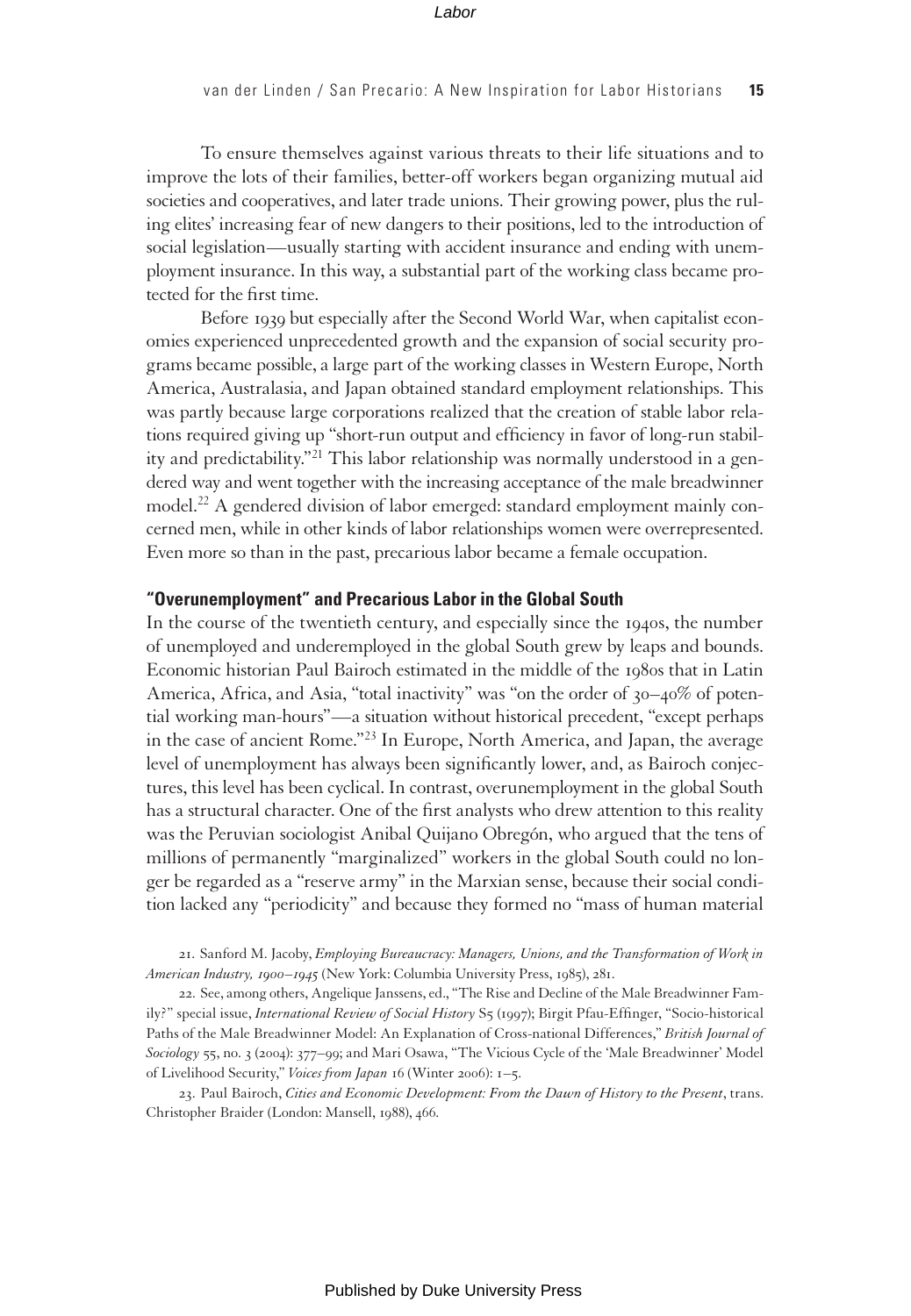LABOR 11:1 **16** always ready for exploitation" since their abilities were simply not compatible with those required by capitalist industry.24

> The history of these large numbers of precarious laborers not only in fastgrowing cities but also in the countryside has rarely been researched comprehensively. It is not that scholars do not find this history an attractive subject to study; quite simply, reliable documentation about it is scarce. The studies that were done tended to focus on the history of the slums in which the precariat lived and their associated housing and poverty problems. The actual labor relations of the precariat received much less attention.<sup>25</sup> In more recent times, this situation has changed somewhat. At the start of the 1970s, anthropologists discovered the *informal sector* and, after the International Labor Organization accepted the term, this led to quite a few studies about the survival strategies of the urban poor.

> There have been many attempts by researchers to define the informal sector accurately, but there is still no consensus about the phenomenon.<sup>26</sup> The term is vague and misleading, if only because corporations seeking to dodge taxes may deliberately arrange their business matters informally and because there is usually an urban bias (agricultural work is often organized informally too). However, the expression *informal sector* also has its advantages: it draws attention to the plurality of human survival strategies and to the important roles played by women and children. Regardless of definition, however, precarious labor exists in all sorts of ways within the informal sector. Numerous small enterprises not only use the unpaid labor of family members and friends but also employ many casual laborers. The status of such labor arrangements often does not have the form of a direct employer-employee relationship. Not infrequently, intermediaries play a role, such as delivering raw materials to homebased workers and later picking up the semifinished or finished products or supplying labor gangs to an employer. In an attempt to classify these different activities, Peter Worsley created the following categories:

(a) the huge personal service sector  $\ldots$ ; (b) a population of hucksters, itinerant salesmen, lottery agents, shoe shiners, street vendors of all kinds (including children), often mediating between kin or "most-favored" partners in the countryside and

24. Anibal Quijano Obregón, "The Marginal Pole of the Economy and the Marginalised Labour Force," *Economy and Society* 3, no. 4 (1974): 393– 428; and Karl Marx, *Capital*, vol. 1, trans. Ben Fowkes (Harmondsworth: Penguin, 1976), 785-86.

25. See, for example, Licia Valladares, "A gênese da favela carioca: A produção anterior às ciências sociais," *Revista Brasileira de Ciências Sociais* 44 (October 2000): 5– 34. An exception that proves the rule is K. S. O. Beavon and C. M. Rogerson, "The Persistence of the Casual Poor in Johannesburg," *Contree* 7 (January 1980): 15-21.

26. This concept was introduced by Keith Hart, "Informal Income Opportunities and Urban Unemployment in Ghana," *Journal of Modern African Studies* 11, no. 1 (1973): 61– 89. An early but still relevant critique was provided by Jan Breman, "A Dualistic Labour System? A Critique of the 'Informal Sector' Concept," *Economic and Political Weekly* 11, no. 48 (1976): 1870– 76, and 11, no. 49 (1976): 1905– 8. An influential attempt at a definition was made by Alejandro Portes, "The Informal Sector: Definition, Controversy, and Relation to National Developments," *Review* [Fernand Braudel Center] 7 (1981): 151-74.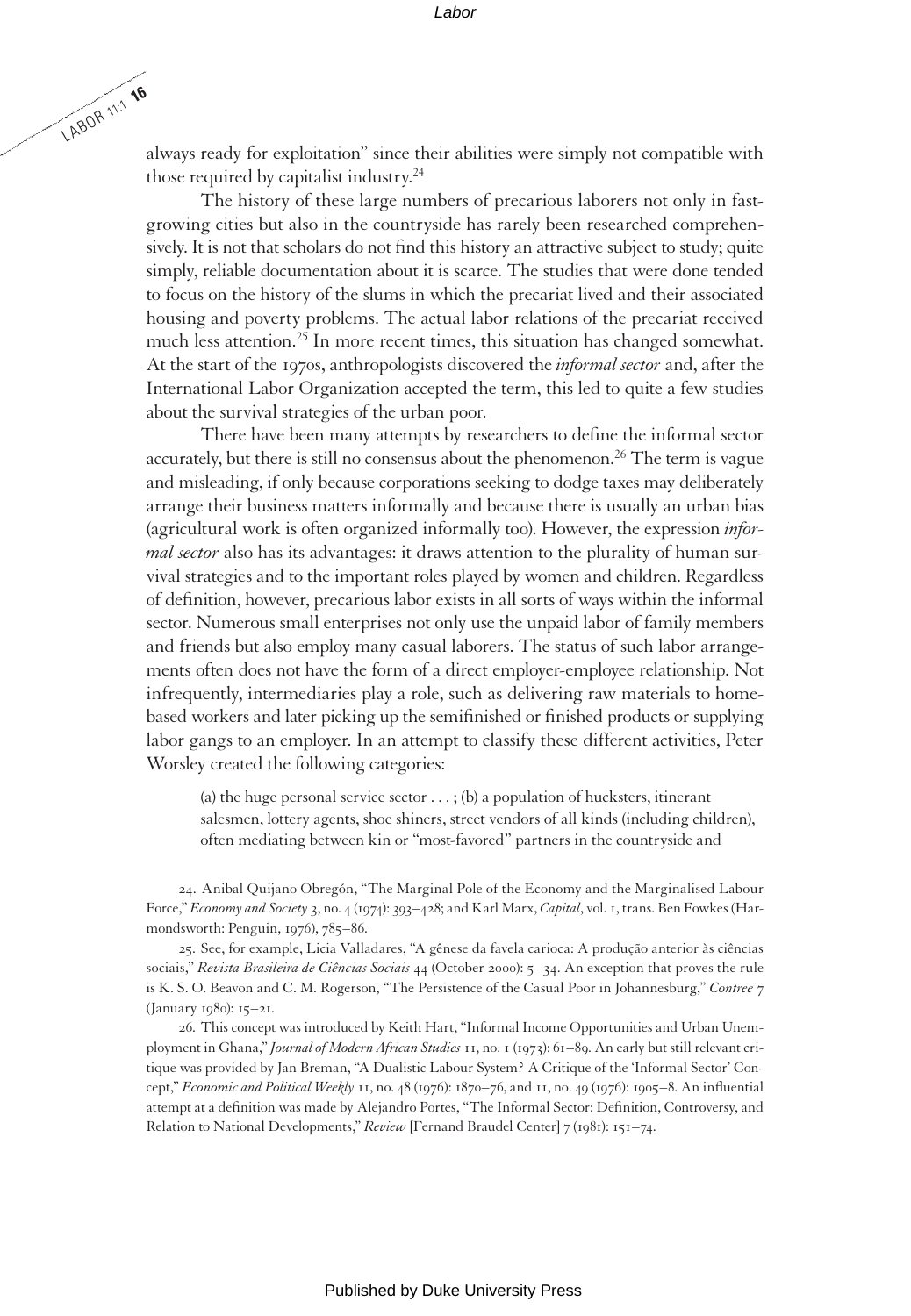the urban markets, retailing cheap goods and services to the poor among whom they live; (c) workers in sweatshops that can only compete by paying their workers low wages . . . ; (d) "putting-out" home employment; (e) domestic production on a family basis; (f) casual laborers (porters, car washers, and so forth); (g) self-employed artisans, such as shoe repairers, service technicians of all kinds, with informal skills and minimal capital; (h) the "hunters and collectors of the urban jungle," refuse dealers, and so forth; (i) criminals and other "deviant" entrepreneurs, notably prostitutes; and (j) beggars and the unemployed. $27$ 

The boundaries between these different categories are vague. Self-employment is quite often a form of hidden wage labor. A self-employed worker often has only one important client, through which the client becomes a de facto employer. The selfemployed worker is often not the owner of means of production. For example, think of the "street vendors who are provided their wares early in the morning on credit or commission from a wholesale dealer and then in the evening, after returning the unsold remainder, learn if and what they have retained from their transactions."28

# **A South-North Convergence?**

The tempestuous economic growth of the 1950s and 1960s created the impression that capitalism had at last become "social." The average income level of households grew with unprecedented speed, labor mobility became much easier, and the level of consumption increased so fast that many social scientists started to believe that the old class society had elevated itself to a higher level and that work had lost its central place in social development. Some intellectuals argued that the old class system no longer existed in postindustrial society. Around 1990, when the socialism of the Eastern Bloc countries collapsed, many commentators believed that the victory of liberal and social capitalism was final. "The end of history" seemed to have arrived, with a socially conscious liberal democracy as its absolute summit. However, the opposite turned out to be true. The downfall of state-socialist competitors provided a powerful boost to market fundamentalism, which accelerated a process of economic liberalization that had already begun in the West some ten years earlier. Economic and social inequality began to rise steadily in the West, and, aside from rather brief speculative booms, overall economic growth slowed down.

The standard employment relationship in the global North is now being broken down— step by step, consistently. In his presidential address to the American Sociological Association some years ago, Arne Kalleberg summarized the causes as follows:

27. Peter Worsley, "Social Class and Development," in *Social Inequality: Comparative and Developmen*tal Approaches, ed. Gerald Berreman (New York: Academic Press, 1981), 221-55, at 241.

28. Jan Breman, *At Work in the Informal Economy of India* (New Delhi: Oxford University Press, 2013), 32.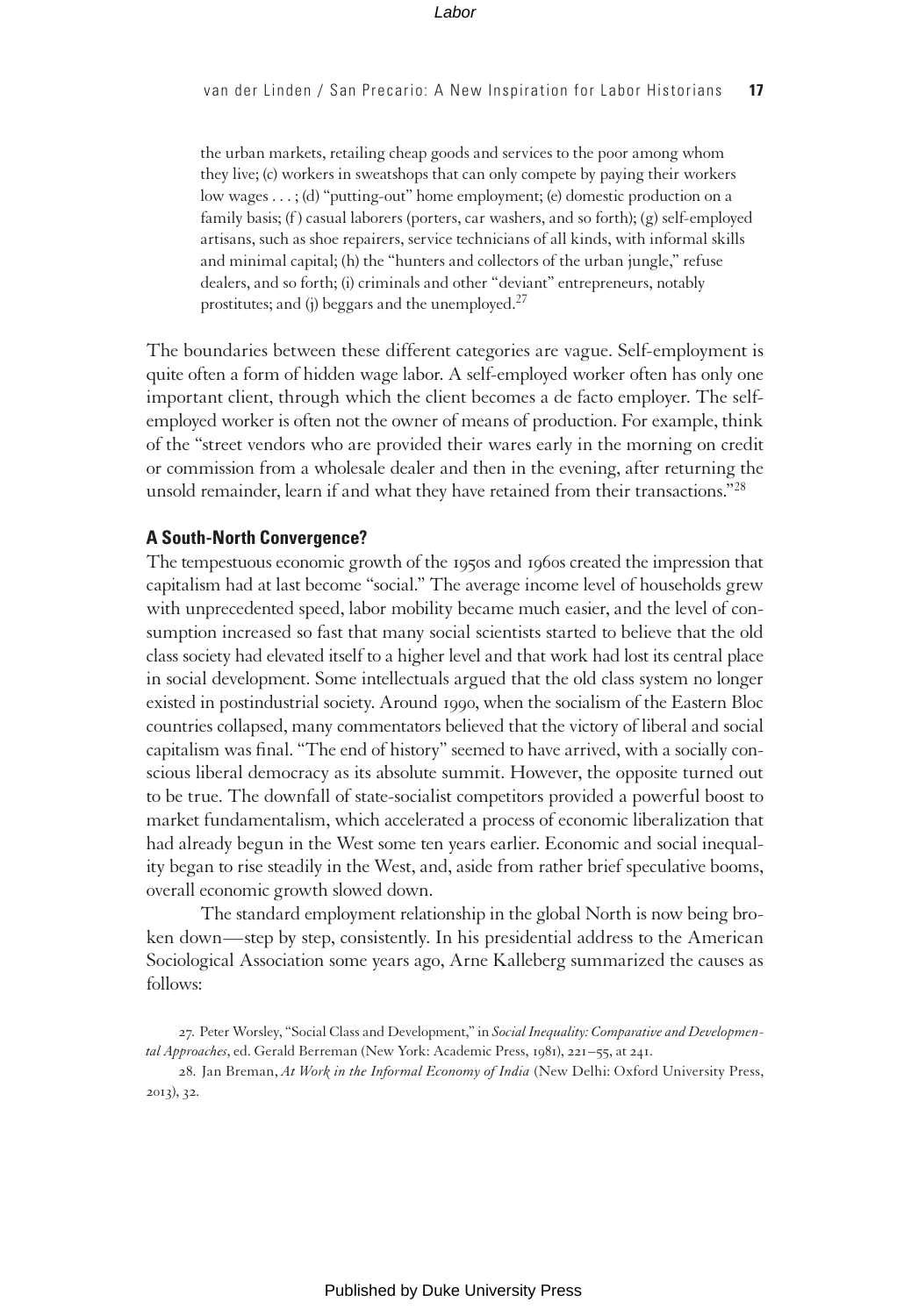

The process that came to be known as neoliberal globalization intensified economic integration, increased the amount of competition faced by companies, provided greater opportunities to outsource work to low-wage countries, and opened up new labor pools through immigration. Technological advances both forced companies to become more competitive globally and made it possible for them to do so. . . . Unions continued to decline, weakening a traditional source of institutional protections for workers and severing the postwar business-labor social contract. Government regulations that set minimum acceptable standards in the labor market eroded, as did rules that governed competition in product markets.<sup>29</sup>

Altogether, the balance of power shifted in favor of the employers. In countries belonging to the Organization of Economic Co-operation and Development (OECD), the relative proportion of precarious workers has steadily increased at the same time. A 2004 report of the European Union concluded "that in most countries precarious employment has increased over the last two decades."30 The same seems to apply to the United States and Canada.<sup>31</sup>

Standard employment is becoming scarcer in advanced capitalist countries too, and it seems to be even more a male privilege than was the case previously.<sup>32</sup> Labor relations in rich countries are beginning to look much like those of poor countries. The current demolition of "social capitalism" confirms an insight about longterm developments that István Mészáros stated as follows:

The objective reality of different rates of exploitation— both within a given country and in the world system of monopoly capital— is as unquestionable as are the objective differences in the rates of profit at any particular time. . . . All the same, the reality of the different rates of exploitation and profit does not alter the fundamental law i.e., the growing equalization of the differential rates of exploitation as the global trend of development of world capital.<sup>33</sup>

The fierce, increasingly global competition between capitals now has a clear downward equalizing effect on the quality of life and work in the more developed parts of global capitalism.

29. Arne L. Kalleberg, "Precarious Work, Insecure Workers: Employment Relations in Transition," *American Sociological Review* 74 (February 2009): 1– 22.

30. *Precarious Employment in Europe: A Comparative Study of Labour Market– Related Risks in Flexible Economies* (Brussels, Belgium: European Commission, 2004), 58–59.

31. See, for example, Kalleberg, "Precarious Work, Insecure Workers"; T. Alterman et al., "Prevalence Rates of Work Organization Characteristics among Workers in the U.S.: Data from the 2010 National Health Interview Survey," *American Journal of Industrial Medicine* 56, no. 6 (2013): 647– 59; and Diane-Gabrielle Tremblay, "From Casual Work to Economic Security: The Paradoxical Case of Self-Employment," *Social Indicators Research* 88, no. 1 (2008): 115-30.

32. A pioneering study was done by Lourdes Benería, "Shifting the Risk: New Employment Patterns, Informalization, and Women's Work," *International Journal of Politics, Culture, and Society* 15, no. 1 (2001): 27– 53; and an international comparative perspective is offered by Leah F. Vosko, Martha MacDonald, and Iain Campbell, eds., *Gender and the Contours of Precarious Employment* (New York: Routledge, 2009).

33. István Mészáros, *Beyond Capital: Towards a Theory of Transition* (London: Merlin Press, 1995), 891.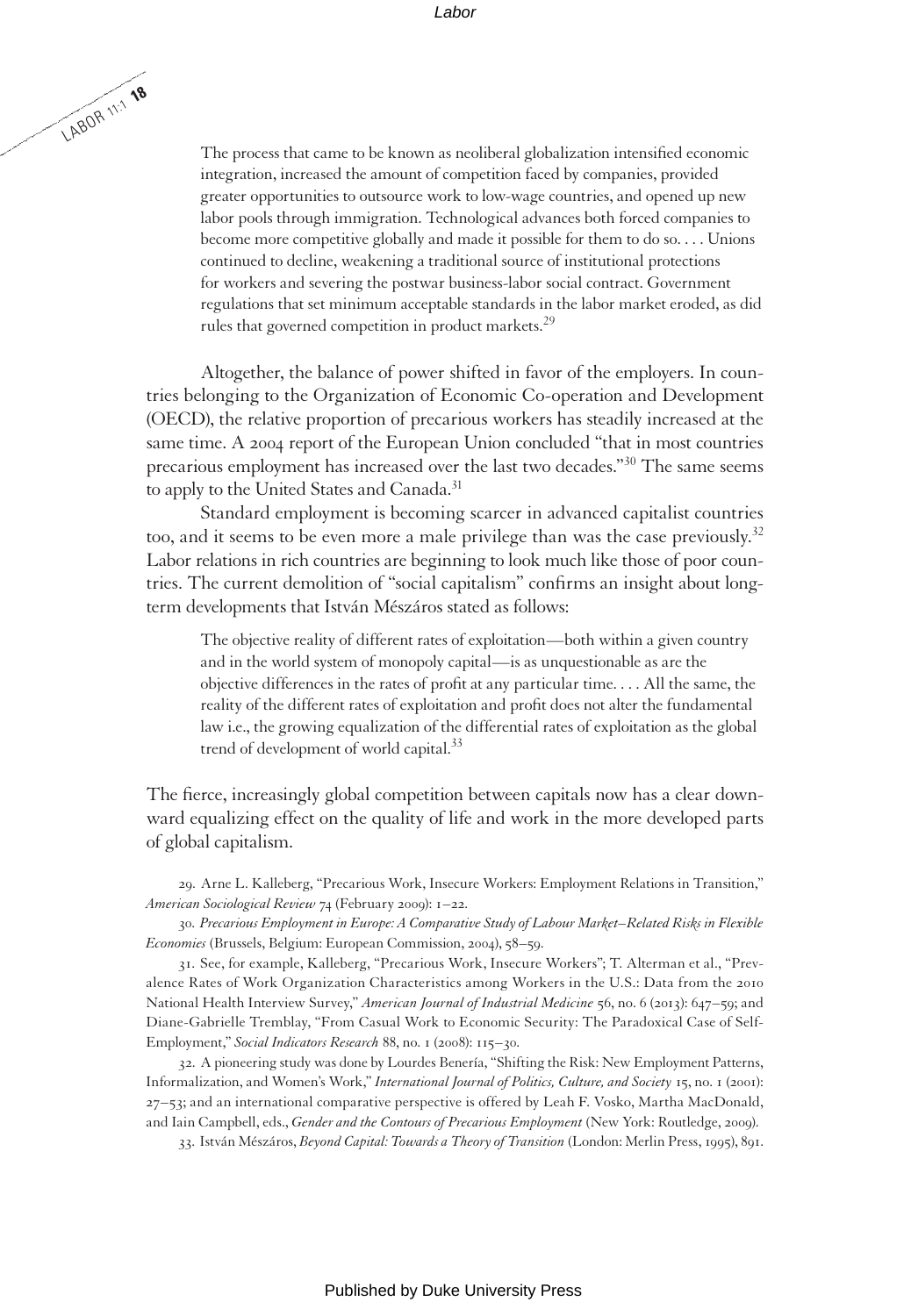Nevertheless we should keep in mind that, globally and historically, there are different kinds of precarization. I provisionally suggest there are at least three basic variants:

- 1) Before the arrival of standard employment, precarious labor in advanced capitalism was restricted to particular limited sectors of national economies and had mainly a temporary and conjunctural character.
- 2) Precarious labor in contemporary advanced capitalism has spread to all sectors and is now less conjunctural and more an effect of international competition, but it combines with some labor protection— by means of laws and welfarestate regulations established from the 1940s to the 1970s, which still remain in force even if they are being whittled away.
- 3) Precarious labor in the global South has spread to almost all sectors, is especially structural in nature, and is to an important degree an effect of international competition. This variant involves a far greater number of people and offers much less formal protection than that given to precarious labor in the global North. In addition— and partly in consequence of this difference the income differences between precarious workers in the North and the South remain gigantic.

Precarious labor before the Second World War and the postwar boom of the capitalist economy was an effect of a temporary oversupply of labor; contemporary precarious labor in the North and the South looks to be much more persistent and structural, due to a rapid growth of the productive forces worldwide that enable much more output to be produced with much less labor.<sup>34</sup> This development reminds us that standard employment under capitalist conditions is a historical anomaly. Immanuel Wallerstein pointed out that employers always have an interest in workers having multiple income sources because that enables remuneration for each particular job at lower rates. That is why, Wallerstein argues, "the location of wage-workers in semiproletarian rather than in proletarian households has been the statistical norm."35

# **Organizing the Precariat**

Despite initial reluctance, trade unions have been persuaded of the need for action. An ILO report once spoke sincerely about "peripheral workers" "who in the past have been viewed as a threat to the security of the core, unionized workers," whereas the unions now "recognize the urgent need to organize them."36 At the 1988 World Congress of the International Confederation of Free Trade Unions (ICFTU) in Mel-

<sup>34.</sup> This is also a central thesis in the work of the sociologist Ulrich Beck, *Schöne neue Arbeitswelt*  (Munich: Beck, 2000).

<sup>35.</sup> Immanuel Wallerstein, *Historical Capitalism with Capitalist Civilization*, 2nd ed. (London: Verso, 1995), 27.

<sup>36.</sup> Shauna L. Olney, *Unions in a Changing World: Problems and Prospects in Selected Industrialized Countries* (Geneva, Switzerland: International Labour Office, 1996), 21.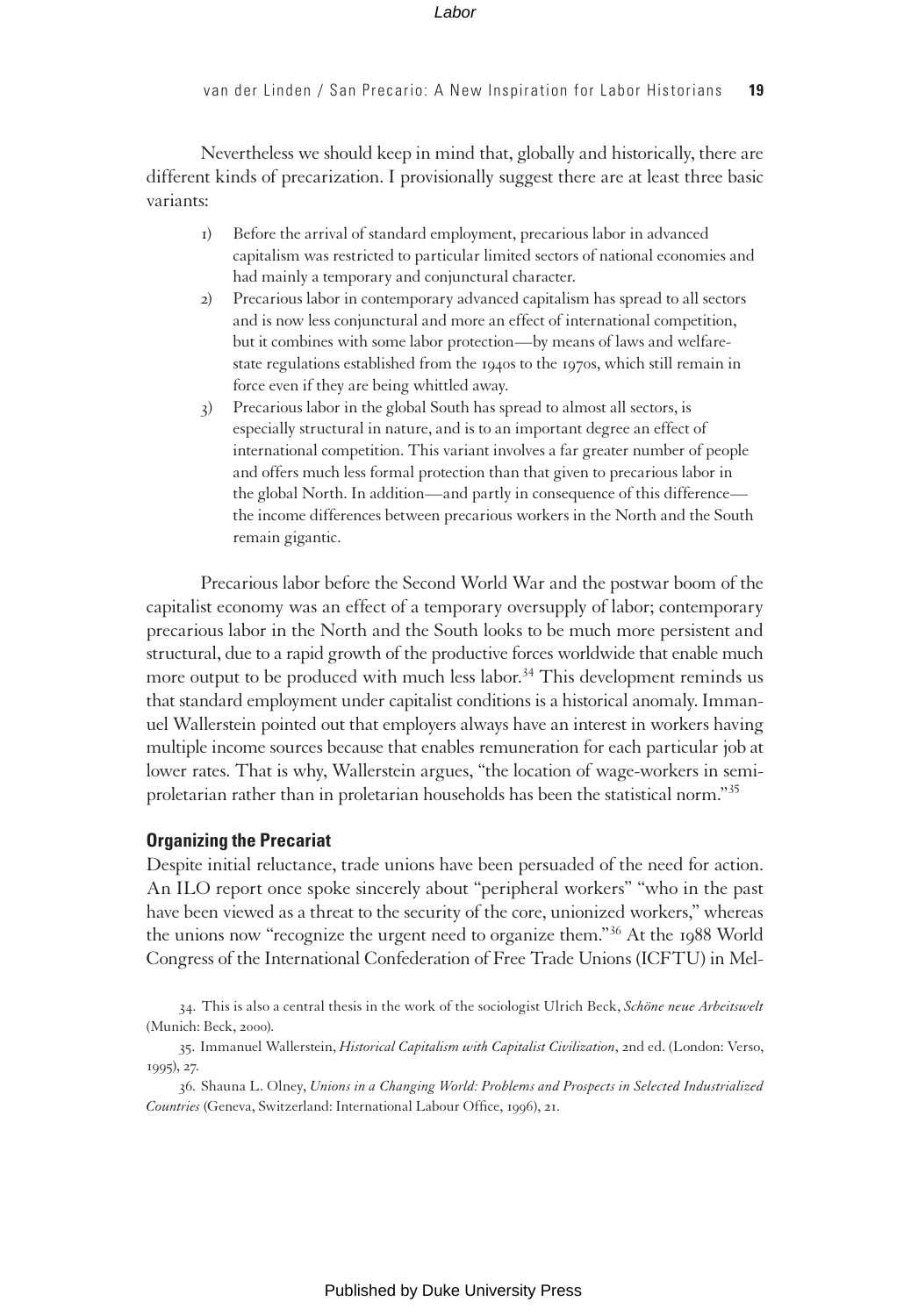LABOR 11:1 **20** bourne, a report declared that "viewed from a global perspective one, if not the major, challenge facing trade unions is the organising of vast numbers of workers in rural areas and in the 'informal sectors' in developing countries."37

> Such lofty appeals have generated hardly any tangible results, however. The very small influence of trade unions among the precariat is mainly due to what Adolf Sturmthal called "a naive belief in the universal applicability of some form of collective bargaining."38 That belief clashes with the reality of workers who are constantly changing jobs, earn very irregular incomes, and sometimes do not even aim for longterm standard employment but instead pursue a "flexicurity" that provides the benefits but not the disadvantages of labor market fluidity. In Japan, a large group of young precarious workers in the late 1980s and 1990s came to be known as the *freeters* (*furītā*, a transcription written in katakana), meaning people either unable or unwilling to hold regular employment. (This Japanese neologism is possibly a conjunction of the English *free* and the German *Arbeiter*).39

> To be sure, there are also unions that, via coalitions with community groups, succeeded in organizing precarious workers.<sup>40</sup> In many places, there have been spontaneous attempts by precarious workers to form mutual aid societies that arrange financial support in cases of illness, etc.— a form of organization already known in earlier phases of the labor movement.<sup>41</sup> For example, the Self-Employed Women's Association in Gujarat (India), which has a membership of more than a million female precarious laborers, is famous.42

> The social void that labor organizations have allowed to emerge is partly filled by religious and nationalist movements, which offer their supporters elementary forms of social security and trust networks, as well as self-esteem and clear life goals. Parts of the precariat are drawn into such movements, in all their variants from the Pentecostalist movements of Latin America and sub-Saharan Africa to Salafism in North Africa, the Middle East, and Central Asia. Precarious youth in capitalist industrial cities likewise appear to be attracted to groups offering religious certainty. A typical example is the Hindu-fascist Shiv Sena movement, which gained influence after the defeat of the big textile workers strike in Bombay in 1980–81. The social plagues of casualization— immiseration, petty crime, and trafficking— quickly

37. *The Challenge of Change* (Brussels, Belgium: ICFTU, 1988), 86.

38. Adolf Sturmthal, "Industrial Relations Strategies," in *The International Labor Movement in Transition*, ed. Adolf Sturmthal and James G. Scoville (Urbana: University of Illinois Press, 1973), 1– 33, at 5.

39. Kosugi Reiko, "Youth Employment in Japan's Economic Recovery: 'Freeters' and 'NEETs.'" *Asia Pacific Journal: Japan Focus*, May 11, 2006, www.japanfocus.org/-kosugi-reiko/2022.

40. Canadian examples are provided in Cynthia J. Cranford et al., eds., *Self-employed Workers Organize: Law, Policy, and Unions* (Montreal, Canada: McGill-Queen's University Press, 2005), and Pradeep Kumar and Christopher Schenk, eds., *Paths to Union Renewal: Canadian Experiences* (Peterborough, Canada: Broadview Press, 2006).

41. See, for example, Marcel van der Linden, *Workers of the World: Essays toward a Global Labor History* (Leiden, the Netherlands: Brill, 2008), chaps. 5 and 6.

42. See www.sewa.org.